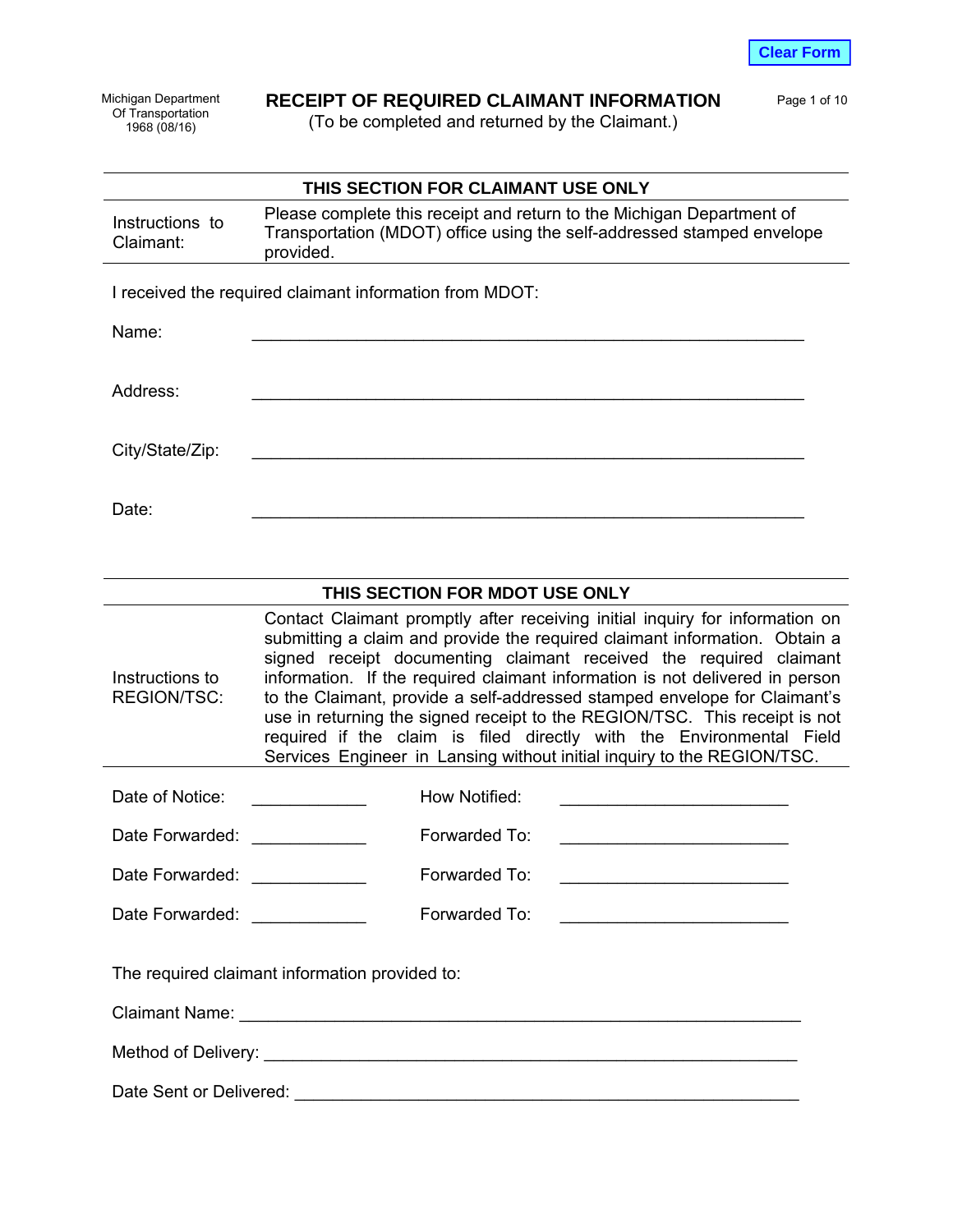#### MDOT 1968 (08/16) **SEWAGE DISPOSAL SYSTEM EVENT** Page 2 of 10 **FILING CLAIMS AGAINST THE MICHIGAN DEPARTMENT OF TRANSPORTATION (MDOT)**

This notice is intended for persons who believe they may have a claim against MDOT under the "sewage disposal system event" exception to governmental immunity.

#### CLAIMS: Property damage or personal injuries from a "sewage disposal system event"

To file a claim against MDOT to recover compensation for property damage or physical injuries based upon a "sewage disposal system event", the procedures outlined below must be followed. Failure to comply with these procedures may result in the claim being denied.

A "sewage disposal system event" refers to:

The overflow or backup of a sewage disposal system onto real property. An overflow or backup is not a sewage disposal system event if any of the following was a substantial proximate cause of the overflow or backup:

(i) An obstruction in a service lead that was not caused by a governmental agency.

(ii) A connection to the sewage disposal system on the affected property, including, but not limited to, a sump system, building drain, surface drain, gutter, or downspout.

(iii) An act of war, whether the war is declared or undeclared, or an act of terrorism.

"Substantial proximate cause" means a proximate cause that was 50% or more of the cause of the event and the property damage or physical injury.

See Sections 16 through 19 of the Governmental Tort Liability Act, MCL 691.1416 – MCL responsibilities, and qualifications of them. 691.1419, for details governing such claims, including definitions of terms, rights,

#### Notice Requirement

With the exceptions described below, a claimant is not entitled to compensation unless the claimant notifies MDOT's designated representative of the claim of damage or physical injury, in writing, within 45 days after the date the damage or physical injury was discovered, or in the exercise of reasonable diligence should have been discovered. That written notice shall contain the claimant's name, address, and telephone number, the address of the affected property, the date of discovery of any property damages or physical injuries, and a brief description of the claim.

#### **Exceptions**

The failure to file that notice within 45 days does not bar a claim for noneconomic damages, as described in section 17, MCL 691.1417.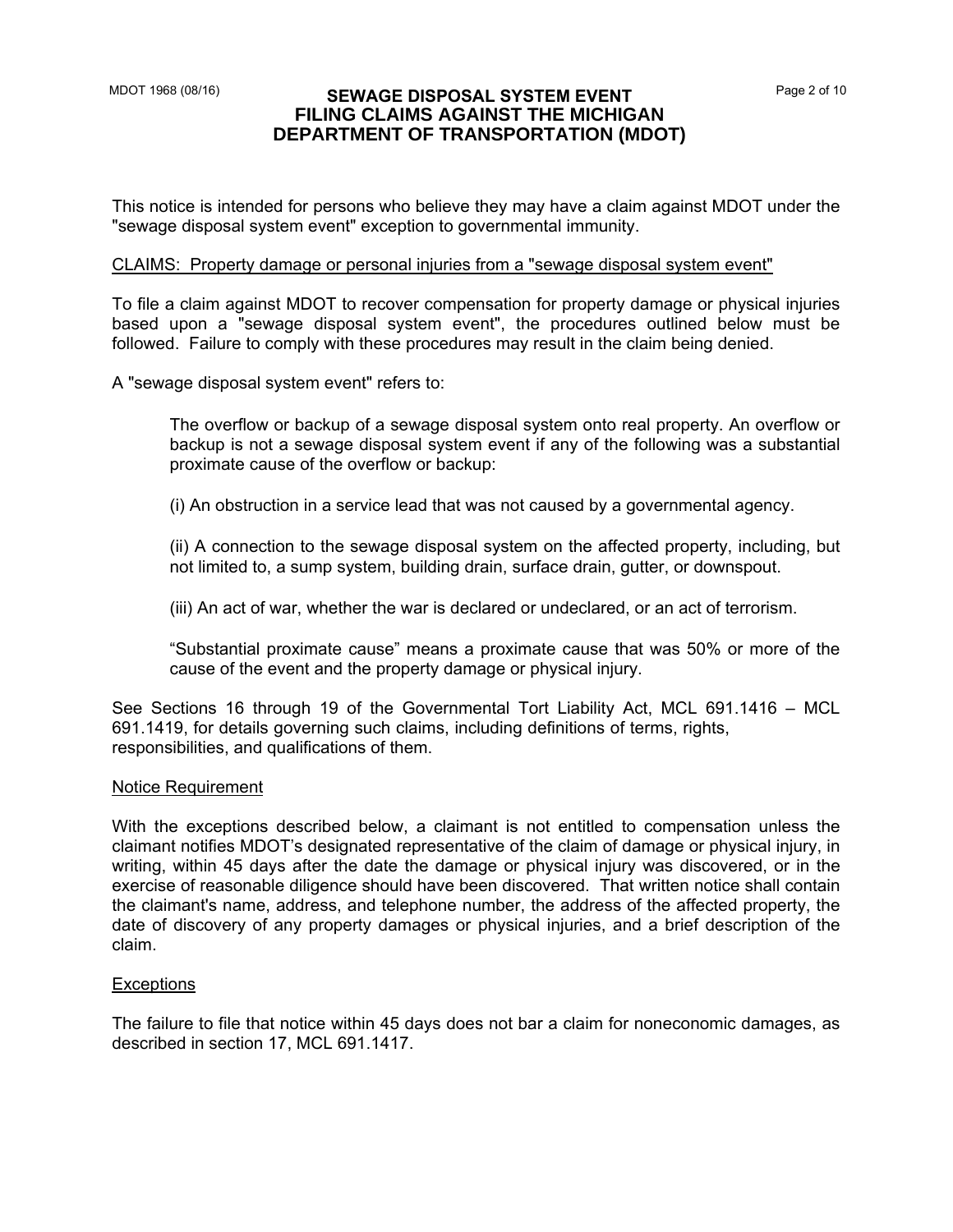The failure to file that notice within 45 days also does not bar a claim for economic damages, if:

(1) before filing the notice described in MCL 691.1419(1), the claimant notified a designated MDOT representative, described below, orally or in writing, of the sewage disposal system event within 45 days after the date the damage or physical injury was discovered, or in the exercise of reasonable diligence should have been discovered, and

(2) the failure to timely file the notice under MCL 691.1419(1) resulted from MDOT's designated representative failure to provide the claimant with both:

(a) A sufficiently detailed explanation of the notice requirements under section 19(2), MCL 691.1419, to allow a claimant to comply with the requirements, and

(b) The name and address of the individual to whom a claimant must send written notice to make a claim against MDOT.

#### Court of Claims Act Notice Requirement

The Court of Claims Act, MCL 600.6431(3) provides that: "In all actions for property damage or personal injuries, claimant shall file with the clerk of the court of claims a notice of intention to file a claim or the claim itself within 6 months following the happening of the event giving rise to the cause of action." MCL 600.6431(1) provides that the notice is to state: "the time when and the place where such claim arose and in detail the nature of the same and of the items of damage alleged or claimed to have been sustained, which claim or notice shall be signed and verified by the claimant before an officer authorized to administer oaths." MCL 600.6431(2) requires that: "a copy of such claim or notice shall be furnished to the clerk at the time of the filing of the original for transmittal to the attorney general and to each of the departments, commissions, boards, institutions, arms, or agencies designated." A claim might be denied if the notice is not filed.

#### Designated Representatives of MDOT, MCL 691.1416(d) & MCL 691.1419

The MDOT Environmental Field Services Engineer represents the "contacting agency" for the department as described in Section 16(d), MCL 691.1416. Sewage/storm water damage claims must be sent to:

> Michigan Department of Transportation Environmental Field Services Engineer 425 West Ottawa Street, Floor 2 P.O. Box 30050 Lansing, MI 48909

Notice of a civil action against MDOT for a "sewage disposal system event" may be provided to the following person, who is authorized to receive service of civil process under section 19(6), MCL 691.1419:

> David Brickey Assistant Attorney General 425 West Ottawa Street, Floor 4 P.O. Box 30050 Lansing, MI 48909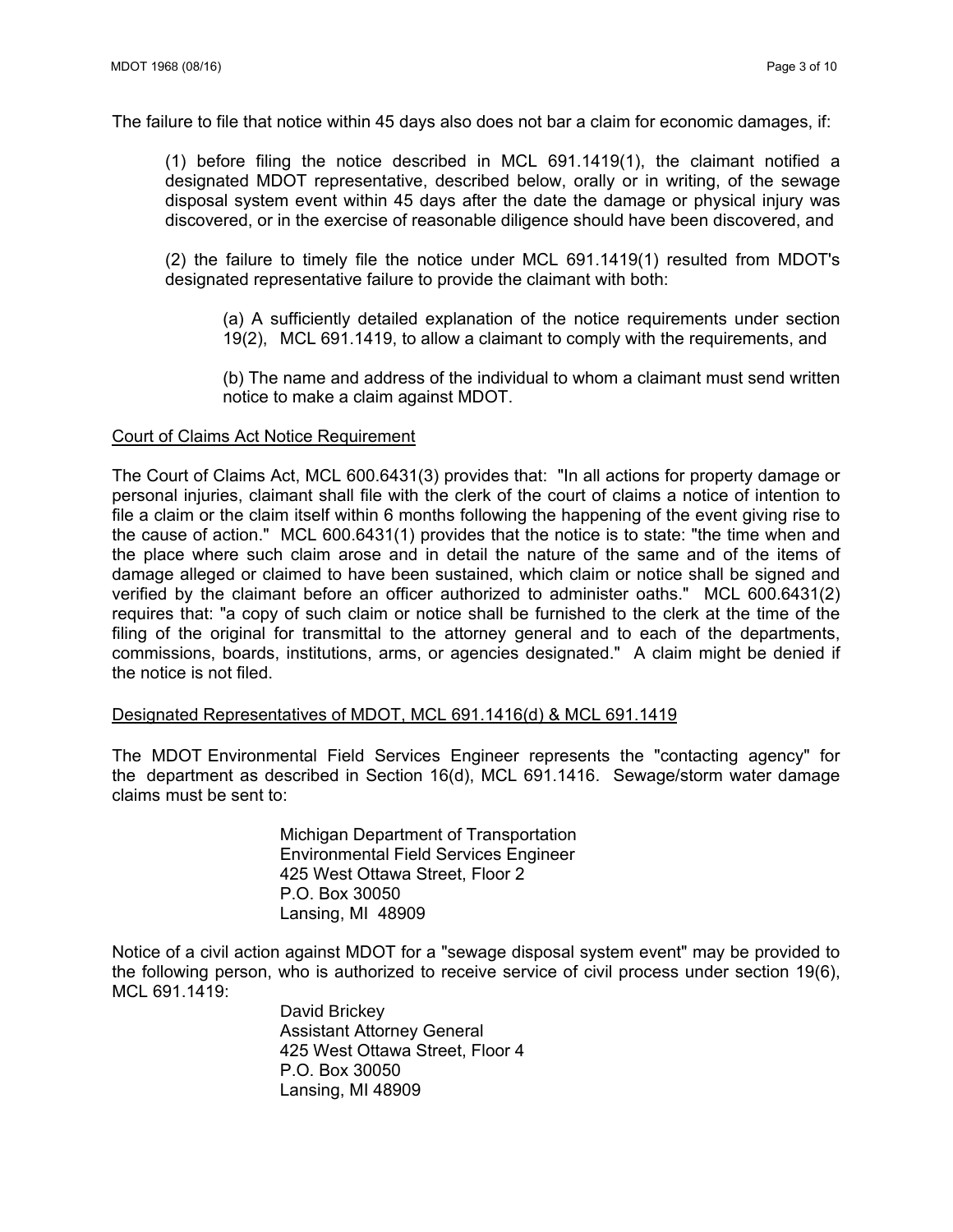## MDOT 1968 (08/16) SEWAGE DISPOSAL SYSTEM EVENT FRage 4 of 10 **DAMAGE CLAIM NOTICE**

The intent of this procedure is to provide for a due process and prompt investigation that leads to the acceptance or denial of claims for damage to private property resulting from a Sewage disposal system event.

| <b>CLAIMANT INFORMATION</b><br>INFORMATION MARKED WITH AN ASTERISK (*) IS REQUIRED TO IN ORDER FOR YOUR CLAIM TO BE CONSIDERED. |                                            |                    |                       |  |  |  |  |
|---------------------------------------------------------------------------------------------------------------------------------|--------------------------------------------|--------------------|-----------------------|--|--|--|--|
| NAME*                                                                                                                           | TELEPHONE NUMBER WHERE YOU CAN BE REACHED* |                    |                       |  |  |  |  |
| MAILING ADDRESS*                                                                                                                | CITY <sup>*</sup>                          | STATE <sup>*</sup> | ZIP CODE*             |  |  |  |  |
| ADDRESS OF AFFECTED PROPERTY*                                                                                                   | CITY <sup>*</sup>                          | STATE <sup>*</sup> | ZIP CODE <sup>*</sup> |  |  |  |  |
| DATE OF EVENT OR DISCOVERY OF DAMAGE*                                                                                           | AMOUNT OF CLAIM                            |                    |                       |  |  |  |  |

HOW DID YOU DETERMINE THE VALUE OF YOUR CLAIM? (Describe in detail and provide documentation to support the amount of the claim.)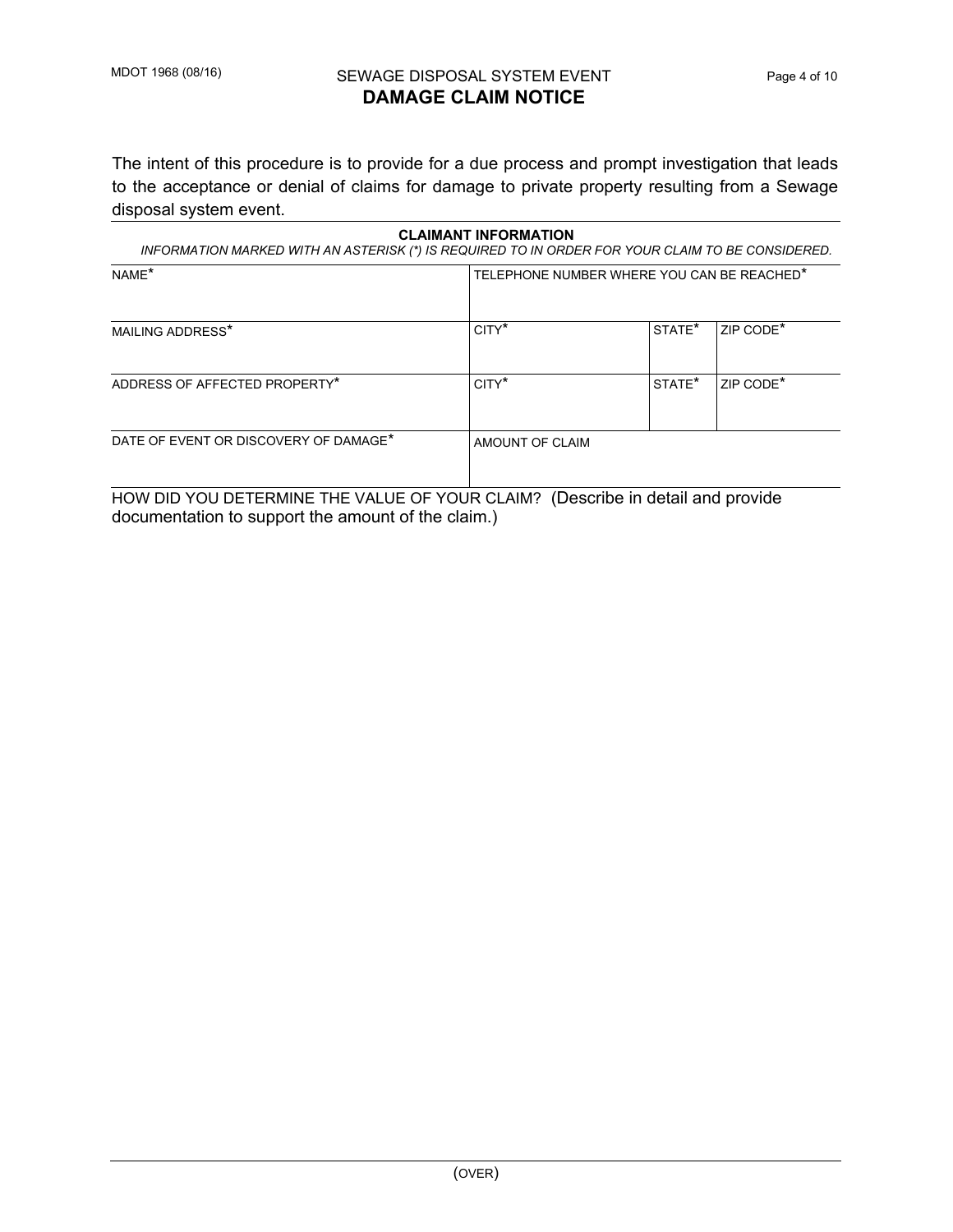DESCRIPTION OF CLAIM (BE AS DETAILED AS POSSIBLE. PROVIDE COPIES OF ANY ESTIMATES, PHOTOS [IF AVAILABLE], ETC. ATTACH ADDITIONAL SHEETS IF NECESSARY.)

I CERTIFY THAT THE ABOVE INFORMATION IS, TO THE BEST OF MY KNOWLEDGE, TRUE.

\_\_\_\_\_\_\_\_\_\_\_\_\_\_\_\_\_\_\_\_\_\_\_\_\_\_\_\_\_\_\_\_\_\_\_\_\_\_\_\_\_\_\_\_\_\_\_\_\_\_\_\_\_\_\_\_\_\_\_\_ \_\_\_\_\_\_\_\_\_\_\_\_\_\_\_\_\_\_\_\_\_\_\_\_\_\_\_\_\_\_\_\_\_\_\_\_\_\_\_\_\_\_\_\_\_\_\_\_\_\_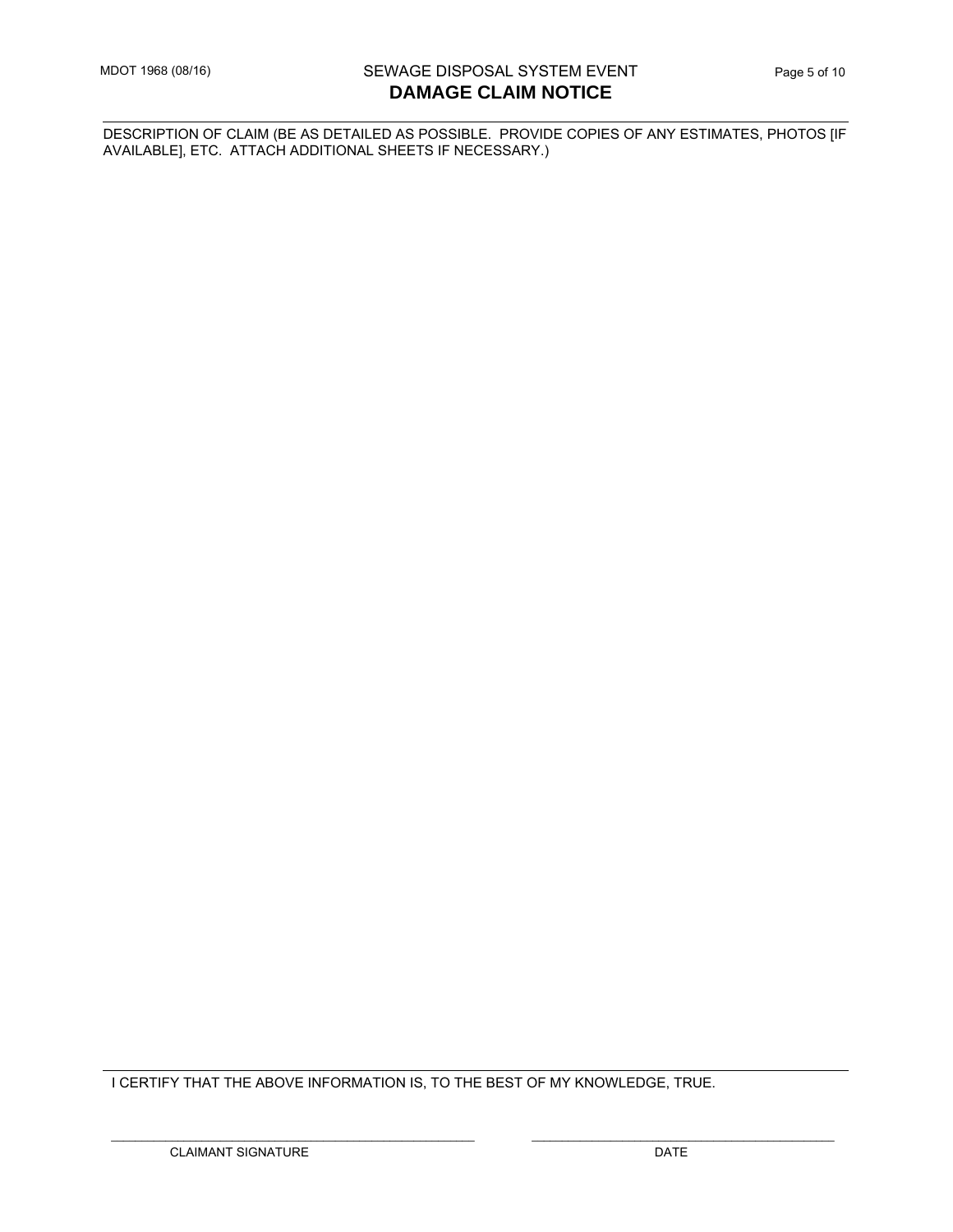#### **MCL 691.1416 Definitions.**

Sec. 16.

As used in this section and sections 17 to 19:

(a) "Affected property" means real property affected by a sewage disposal system event.

(b) "Appropriate governmental agency" means a governmental agency that, at the time of a sewage disposal system event, owned or operated, or directly or indirectly discharged into, the portion of the sewage disposal system that allegedly caused damage or physical injury.

(c) "Claimant" means a property owner that believes that a sewage disposal system event caused damage to the owner's property, a physically injured individual who believes that a sewage disposal system event caused the physical injury, or a person making a claim on behalf of a property owner or physically injured individual. Claimant includes a person that is subrogated to a claim of a property owner or physically injured individual described in this subdivision.

(d) "Contacting agency" means any of the following within a governmental agency:

(i) The clerk of the governmental agency.

(ii) If the governmental agency has no clerk, an individual who may lawfully be served with civil process directed against the governmental agency.

(iii) Any other individual, agency, authority, department, district, or office authorized by the governmental agency to receive notice under section 19, including, but not limited to, an agency, authority, department, district, or office responsible for the operation of the sewage disposal system, such as a sewer department, water department, or department of public works.

(e) "Defect" means a construction, design, maintenance, operation, or repair defect.

(f) "Noneconomic damages" includes, but is not limited to, pain, suffering, inconvenience, physical impairment, disfigurement, mental anguish, emotional distress, loss of society and companionship, loss of consortium, injury to reputation, humiliation, and other nonpecuniary damages.

(g) "Person" means an individual, partnership, association, corporation, other legal entity, or a political subdivision.

(h) "Serious impairment of body function" means that term as defined in section 3135 of the insurance code of 1956, 1956 PA 218, MCL 500.3135.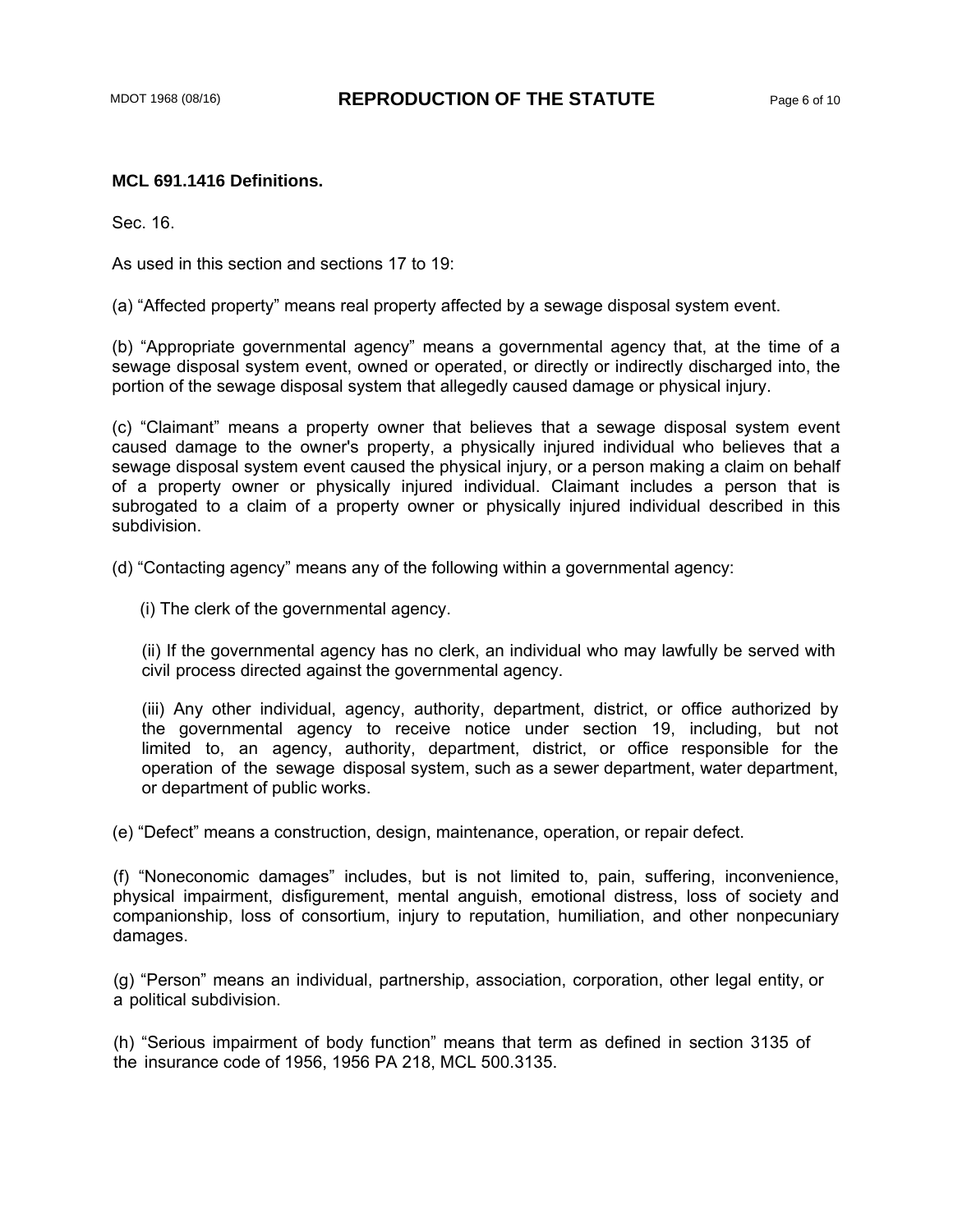(i) "Service lead" means an instrumentality that connects an affected property, including a structure, fixture, or improvement on the property, to the sewage disposal system and that is neither owned nor maintained by a governmental agency.

(j) "Sewage disposal system" means all interceptor sewers, storm sewers, sanitary sewers, combined sanitary and storm sewers, sewage treatment plants, and all other plants, works, instrumentalities, and properties used or useful in connection with the collection, treatment, and disposal of sewage and industrial wastes, and includes a storm water drain system under the jurisdiction and control of a governmental agency.

(k) "Sewage disposal system event" or "event" means the overflow or backup of a sewage disposal system onto real property. An overflow or backup is not a sewage disposal system event if any of the following was a substantial proximate cause of the overflow or backup:

(i) An obstruction in a service lead that was not caused by a governmental agency.

(ii) A connection to the sewage disposal system on the affected property, including, but not limited to, a sump system, building drain, surface drain, gutter, or downspout.

(iii) An act of war, whether the war is declared or undeclared, or an act of terrorism.

(l) "Substantial proximate cause" means a proximate cause that was 50% or more of the cause of the event and the property damage or physical injury.

### **MCL 691.1417 Damages or physical injuries caused by sewage disposal system event; compliance of claimant and governmental agency with relief provisions.**

Sec. 17.

(1) To afford property owners, individuals, and governmental agencies greater efficiency, certainty, and consistency in the provision of relief for damages or physical injuries caused by a sewage disposal system event, a claimant and a governmental agency subject to a claim shall comply with this section and the procedures in sections 18 and 19.

(2) A governmental agency is immune from tort liability for the overflow or backup of a sewage disposal system unless the overflow or backup is a sewage disposal system event and the governmental agency is an appropriate governmental agency. Sections 16 to 19 abrogate common law exceptions, if any, to immunity for the overflow or backup of a sewage disposal system and provide the sole remedy for obtaining any form of relief for damages or physical injuries caused by a sewage disposal system event regardless of the legal theory.

(3) If a claimant, including a claimant seeking noneconomic damages, believes that an event caused property damage or physical injury, the claimant may seek compensation for the property damage or physical injury from a governmental agency if the claimant shows that all of the following existed at the time of the event:

- (a) The governmental agency was an appropriate governmental agency.
- (b) The sewage disposal system had a defect.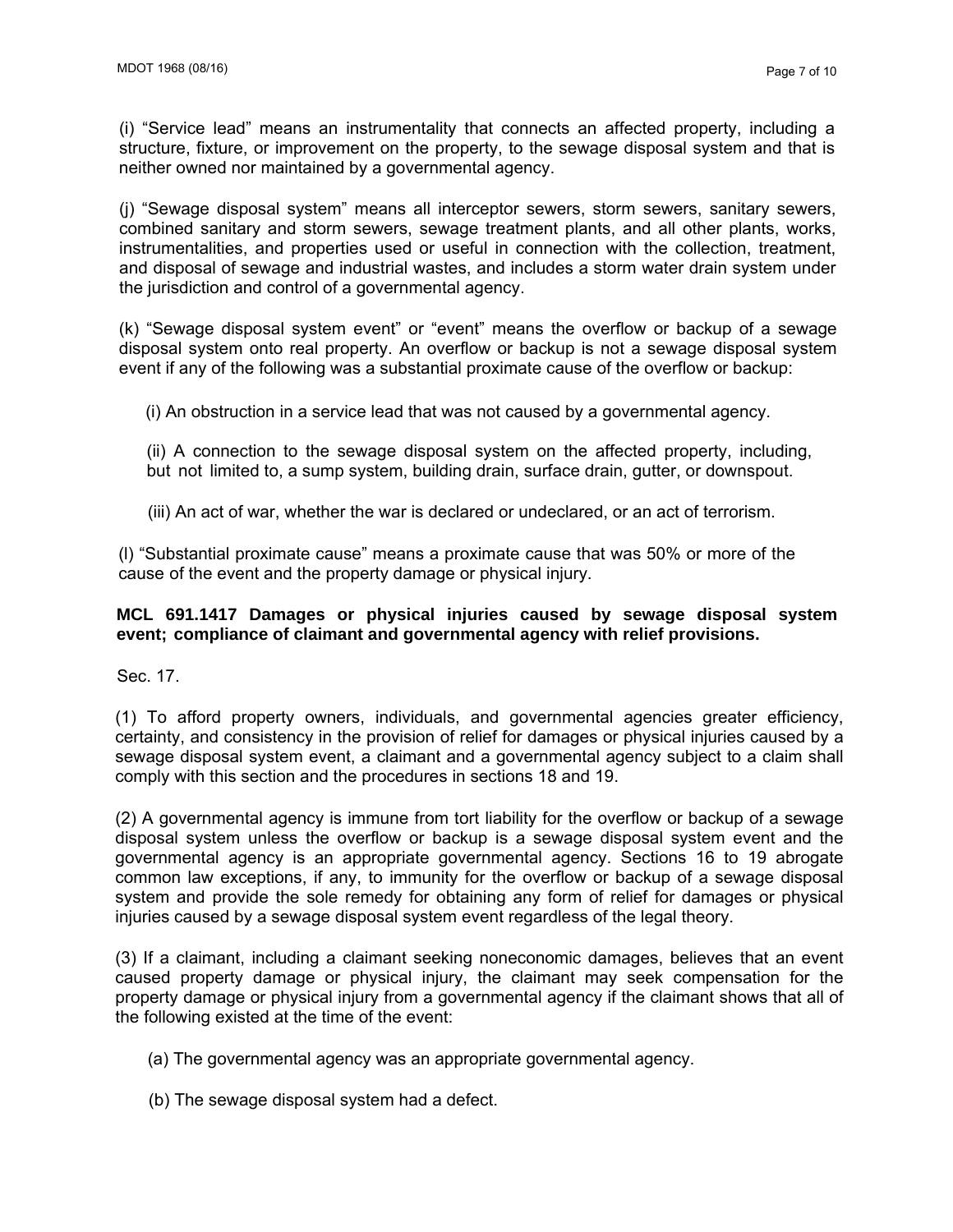(c) The governmental agency knew, or in the exercise of reasonable diligence should have known, about the defect.

(d) The governmental agency, having the legal authority to do so, failed to take reasonable steps in a reasonable amount of time to repair, correct, or remedy the defect.

(e) The defect was a substantial proximate cause of the event and the property damage or physical injury.

(4) In addition to the requirements of subsection (3), to obtain compensation for property damage or physical injury from a governmental agency, a claimant must show both of the following:

(a) If any of the damaged property is personal property, reasonable proof of ownership and the value of the damaged personal property. Reasonable proof may include testimony or records documenting the ownership, purchase price, or value of the property, or photographic or similar evidence showing the value of the property.

(b) The claimant complied with section 19.

#### **MCL 691.1418 Economic damages; grounds for noneconomic damages; available defenses.**

Sec. 18.

(1) Except as provided in subsection (2), economic damages are the only compensation for a claim under section 17. Except as provided in subsection (2), a court shall not award and a governmental agency shall not pay noneconomic damages as compensation for an event.

(2) A governmental agency remains subject to tort liability for noneconomic damages caused by an event only if the claimant or the individual on whose behalf the claimant is making the claim has suffered death, serious impairment of body function, or permanent serious disfigurement.

(3) In an action for noneconomic damages under section 17, the issues of whether a claimant or the individual on whose behalf the claimant is making the claim has suffered serious impairment of body function or permanent serious disfigurement are questions of law for the court if the court finds either of the following:

(a) There is no factual dispute concerning the nature and extent of the claimant's or the individual's injuries.

(b) There is a factual dispute concerning the nature and extent of the claimant's or the individual's injuries, but the dispute is not material to determining whether the claimant or the individual has suffered a serious impairment of body function or permanent serious disfigurement.

(4) Unless this act provides otherwise, a party to a civil action brought under section 17 has all applicable common law and statutory defenses ordinarily available in civil actions, and is entitled to all rights and procedures available under the Michigan court rules.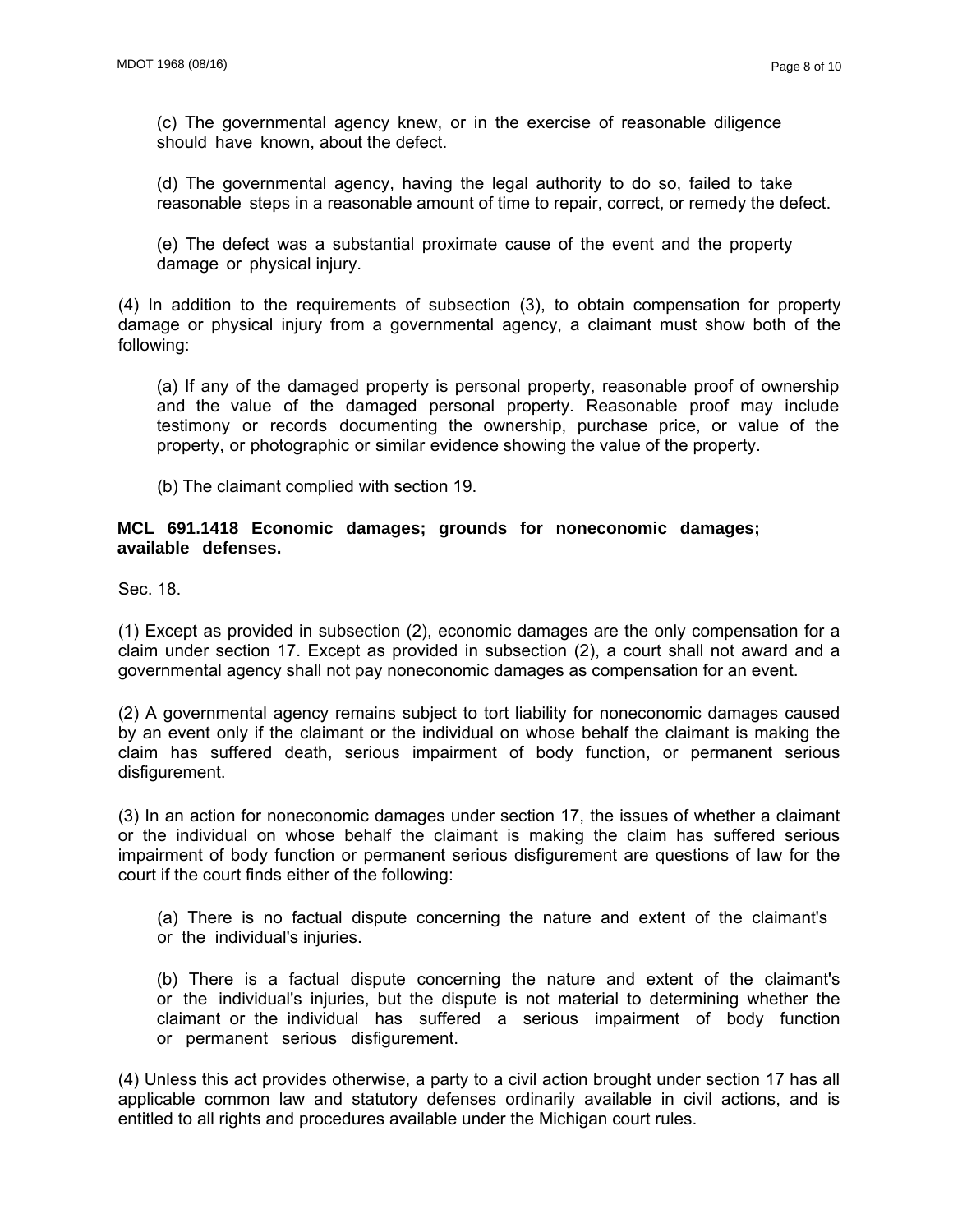#### **MCL 691.1419 Notice of claim; requirements.**

Sec. 19.

(1) Except as provided in subsections (3) and (7), a claimant is not entitled to compensation under section 17 unless the claimant notifies the governmental agency of a claim of damage or physical injury, in writing, within 45 days after the date the damage or physical injury was discovered, or in the exercise of reasonable diligence should have been discovered. The written notice under this subsection shall contain the content required by subsection (2)(c) and shall be sent to the individual within the governmental agency designated in subsection (2)(b). To facilitate compliance with this section, a governmental agency owning or operating a sewage disposal system shall make available public information about the provision of notice under this section.

(2) If a person who owns or occupies affected property notifies a contacting agency orally or in writing of an event before providing a notice of a claim that complies with subsection (1), the contacting agency shall provide the person with all of the following information in writing:

(a) A sufficiently detailed explanation of the notice requirements of subsection (1) to allow a claimant to comply with the requirements.

(b) The name and address of the individual within the governmental agency to whom a claimant must send written notice under subsection (1).

(c) The required content of the written notice under subsection (1), which is limited to the claimant's name, address, and telephone number, the address of the affected property, the date of discovery of any property damages or physical injuries, and a brief description of the claim.

(3) A claimant's failure to comply with the notice requirements of subsection (1) does not bar the claimant from bringing a civil action under section 17 against a governmental agency notified under subsection (2) if the claimant can show both of the following:

(a) The claimant notified the contacting agency under subsection (2) during the period for giving notice under subsection (1).

(b) The claimant's failure to comply with the notice requirements of subsection (1) resulted from the contacting agency's failure to comply with subsection (2).

(4) If a governmental agency that is notified of a claim under subsection (1) believes that a different or additional governmental agency may be responsible for the claimed property damages or physical injuries, the governmental agency shall notify the contacting agency of each additional or different governmental agency of that fact, in writing, within 15 business days after the date the governmental agency receives the claimant's notice under subsection (1). This subsection is intended to allow a different or additional governmental agency to inspect a claimant's property or investigate a claimant's physical injury before litigation. Failure by a governmental agency to provide notice under this subsection to a different or additional governmental agency does not bar a civil action by the governmental agency against the different or additional governmental agency.